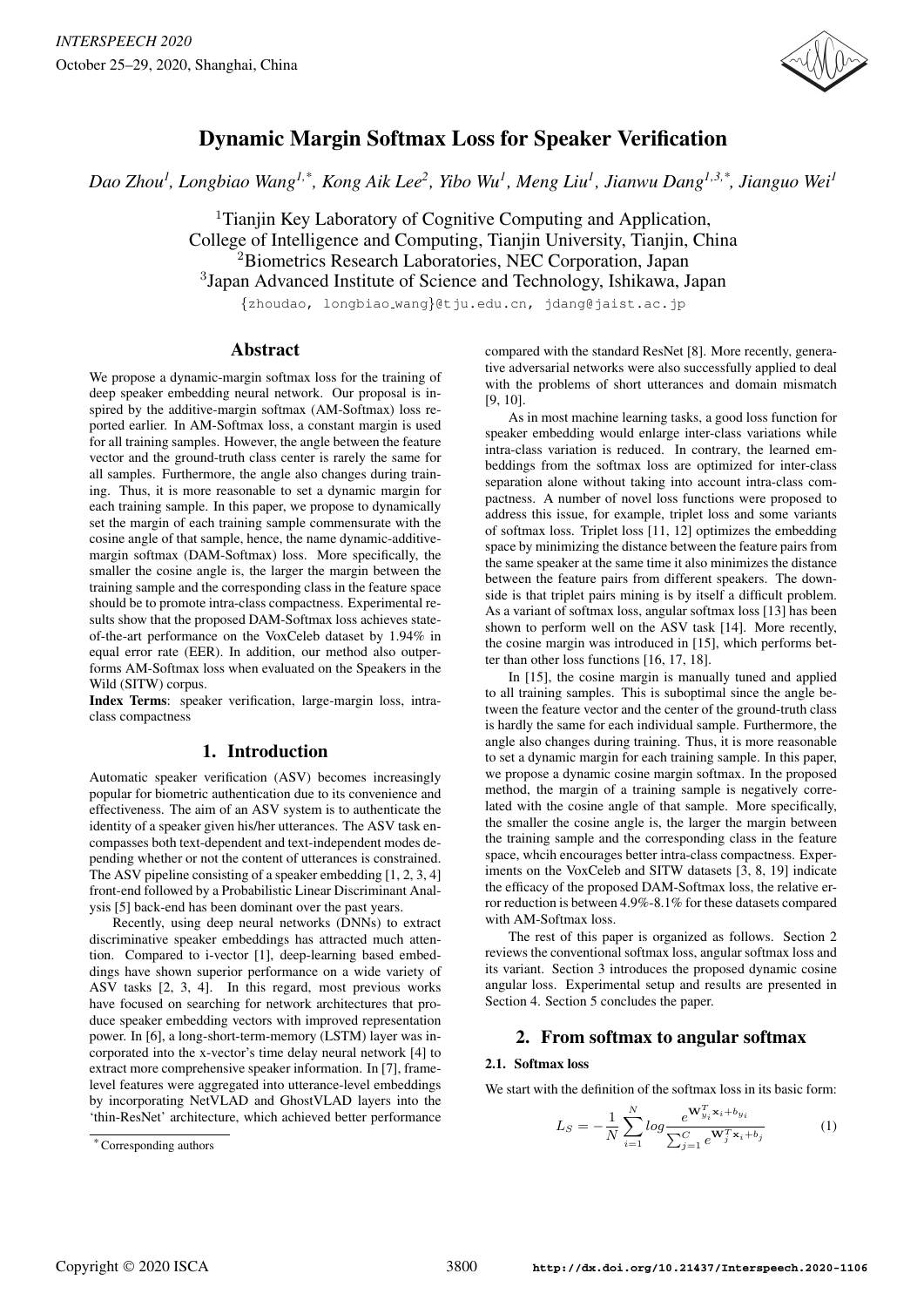

Figure 1: *The cosine angle* cos(θ) *of the training samples at three different training stages plotted as distribution.*

where  $N$  is the number of training samples,  $C$  is the number of classes,  $x_i$  denotes the feature representation of the *i*-th sample, and  $y_i$  indicates the target class of this *i*-th sample. The quantity  $W_j$  denotes the weight vector of class j while  $b_j$  is the corresponding bias term. Using the basic rules of trigonometry, the expression  $\mathbf{W}_{y_i}^T \mathbf{x}_i + b_{y_i}$  in the numerator on the right-hand-side of Eq.  $(1)$  can be rewritten as

$$
\|\mathbf{W}_{y_i}\| \|\mathbf{x}_i\| \cos(\theta_{y_i}) + b_{y_i} \tag{2}
$$

in terms of the angle  $\theta_{y_i}$  between the two vectors  $\mathbf{W}_{y_i}$  and  $\mathbf{x}_i$ .

#### 2.2. Angular softmax loss

From Eq. (2), we normalize the weight vector to have the unit norm and discard the bias term by setting  $\|\mathbf{W}_{y_i}\| = 1$ and  $b_{y_i} = 0$ . This leads to the so-called angular softmax (A-Softmax) loss [13] defined as follows:

$$
L_A = -\frac{1}{N} \sum_{i=1}^{N} \log \frac{e^{\|\mathbf{x}_i\| \phi(\theta_{y_i})}}{e^{\|\mathbf{x}_i\| \phi(\theta_{y_i})} + \sum_{j=1; j \neq y_i}^{C} e^{\|\mathbf{x}_i\| \cos(\theta_j)}} \tag{3}
$$

To arrive at the above equation, the cosine angle is also replaced with a more elaborate function:

$$
\phi(\theta) = (-1)^k \cos(m\theta) - 2k \tag{4}
$$

where  $k \in [0, m-1]$  and  $\theta \in [\frac{k\pi}{m}, \frac{(k+1)\pi}{m}]$ . The parameter m is a positive integer that controls the size of the angular margin in Eq. (3), thereby enforcing intra-class compactness. In [20], the authors showed that the A-Softmax loss is better at producing a more discriminative speaker embedding than the plain vanilla softmax loss.

#### 2.3. Additive-margin softmax loss

The additive-margin softmax (AM-softmax) loss was further extended in [15] at two fronts. Firstly, the angular margin is imposed with an additive term  $m$  instead of a multiplicative term:

$$
\phi(\theta_{y_i}) = \cos(\theta_{y_i}) - m \tag{5}
$$

Secondly, the norm of the feature vectors  $\|\mathbf{x}_i\|$  was replaced with a hyper-parameter  $s$ , while  $x_i$  is normalized to the unit norm. The formula of the AM-softmax loss is given by:

$$
L_{AM} = -\frac{1}{N} \sum_{i=1}^{N} \log \frac{e^{s \cdot \phi(\theta_{y_i})}}{e^{s \cdot \phi(\theta_{y_i})} + \sum_{j=1; j \neq y_i}^{C} e^{s \cdot cos(\theta_j)}} \tag{6}
$$



weight vector  $\rightarrow$  cosine margin  $\rightarrow$  feature vector under the DAM-Softmax loss  $\rightarrow$  feature vector under the softmax loss find the AM-Softmax loss

Figure 2: *Illustration of the feature vector and the weight vector under various loss functions. In (a) and (b),*  $X_1$  *and*  $X_2$  *are the feature vectors of two training samples under the conventional* softmax loss while  $X_1'$  and  $X_2'$  are the feature vectors under the *AM-Softmax loss, from which we observe that different samples share a constant margin* m*. In (c) and (d), X*<sup>3</sup> *and X*<sup>4</sup> *are the feature vectors of two training samples under the conventional* softmax loss while  $X_3'$  and  $X_4'$  are the feature vectors under the *DAM-Softmax loss, where the margin of each sample depends on*  $cos(\theta)$ *.* 

The cosine margin  $m$  is a manually tuned and is usually larger than 0.

## 3. Dynamic-additive-margin softmax loss

As it is used in AM-Softmax loss, the cosine margin is a constant shared by all training samples. It is worth noting that the cosine angle  $cos(\theta)$  of different training samples is hardly the same and it changes in the training process, as shown in Figure 1. We propose a dynamic-additive-margin softmax (DAM-Softmax) loss based on the above observation. Our method is based on the assumption that the smaller the  $cos(\theta)$  is, the farther the sample is from the corresponding class in the feature space, therefore a larger margin should be set to enforce intra-



Figure 3: *Corresponding relationship between the margin and the*  $cos(\theta)$ *.*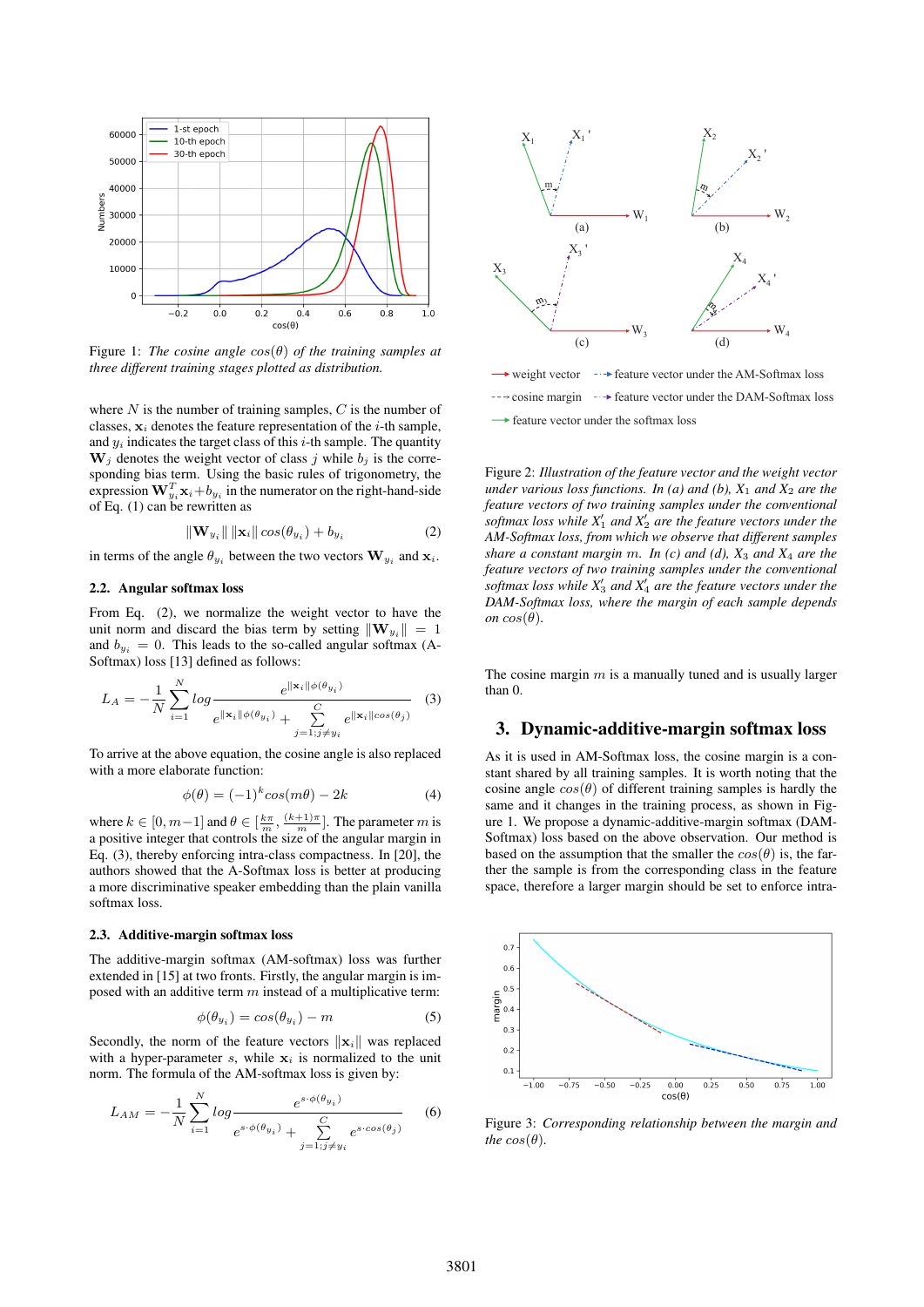

Figure 4: *The architecture of the ResCNN network. The symbol '*⊕*' represents the element-wise sum. Batch-norm and ReLU activation function are used after each convolutional layer which are omitted for the sake of simplicity. The "Conv'n'" and "Res'n'" labels denote the convolutional layer and the residual module, respectively. The number of slices of the residual module indicates its depth (i.e., the number of residual blocks). For example, 'Res1' consists of 3 residual blocks. The structure of a residual block is shown in Figure 5.*

class compactness. Figure 2 shows the comparison between the AM-Softmax loss and our proposed DAM-Softmax loss. The dynamic margin in the proposed DAM-Softmax loss is defined as:

$$
\phi(\theta_{y_i}) = \cos(\theta_{y_i}) - m_i \tag{7}
$$

$$
m_i = \frac{me^{(1-\cos(\theta_{y_i}))}}{\lambda} \tag{8}
$$

where  $m_i$  is the cosine margin of the *i*-th sample, m is the basic margin value, and  $\lambda$  is the control factor that controls margin range. Hence, the DAM-Softmax loss function is formulated as:

$$
L_{DAM} = -\frac{1}{N} \sum_{i=1}^{N} \log \frac{e^{s \cdot (cos(\theta_{y_i}) - m_i)}}{Z}
$$
(9)

$$
Z = e^{s \cdot (cos(\theta_{y_i}) - m_i)} + \sum_{j=1; j \neq y_i}^{C} e^{s \cdot cos(\theta_j)}
$$
(10)

Figure 1 shows that the cosine angle  $cos(\theta)$  is relatively small in the initial stage of training and it increases as more epochs are performed. The margin decreases as the  $cos(\theta)$  increases, in order to accelerate the margin reduction speed and thus make the training model converge faster, we choose the exponential function as  $cos(\theta)$  to margin conversion method in Eq. (8). Figure 3 illustrates the corresponding relationship between the margin and the  $cos(\theta)$  when m and  $\lambda$  are set to 0.2 and 2 respectively, and the dotted lines indicate the slope of the curve (i.e., the margin reduction speed).

## 4. Experiments

## 4.1. Experimental setup

#### *4.1.1. Datasets*

We conduct network training on the development set of Vox-Celeb1 (1211 speakers) [3] and VoxCeleb2 (5994 speakers) [8] without any data augmentation, respectively. VoxCeleb1 contains over 100,000 utterances from 1,251 speakers while Vox-Celeb2 contains over 1 million utterances from 6,112 speakers. ASV systems are evaluated on the VoxCeleb1 test set,



Figure 5: *The structure of a residual block. Here, 'Conv' represents the convolutional layer.*

the extended and hard test sets (VoxCeleb1-E and VoxCeleb1- H, respectively). Notably, the VoxCeleb1 test set consists of 37,720 pairs from 40 speakers, VoxCeleb1-E contains 581,480 pairs from the whole VoxCeleb1 dataset (1251 speakers) and VoxCeleb1-H contains 552,536 pairs that are sampled from speakers with the same gender and nationality. In addition to being evaluated on the VoxCeleb dataset, the systems are further evaluated on the Core condition of the SITW dataset [19] to investigate the performance of our proposed DAM-Softmax loss more comprehensively.

#### *4.1.2. Networks*

The residual CNN introduces residual block into the CNN network and has achieved great success in extracting speaker features [21, 22, 23]. Our ResCNN architecture, as shown in Figure 4, accepts  $1 \times 161 \times T$  spectrogram as its input, in which T denotes the number of frames in the spectrogram. We adopt 4 residual modules with the depths of 3, 4, 6 and 3 respectively, while a 5  $\times$  5 filter size, 2  $\times$  2 stride convolutional layer is applied to link the residual modules with different channels (i.e., *Conv2*, *Conv3* and *Conv4* in Figure 4). Figure 5 shows the structure of a residual block, which contains two convolutional layers with  $3 \times 3$  filters and  $1 \times 1$  stride. During training, we randomly sample 3-second utterances from each audio file to generate spectrogram through a hamming window of width 20 ms and step 10 ms, while the full length utterances are used during testing. The *AvgPool* layer is implemented with 2d adaptive average pooling layer, which ensures that the size of the output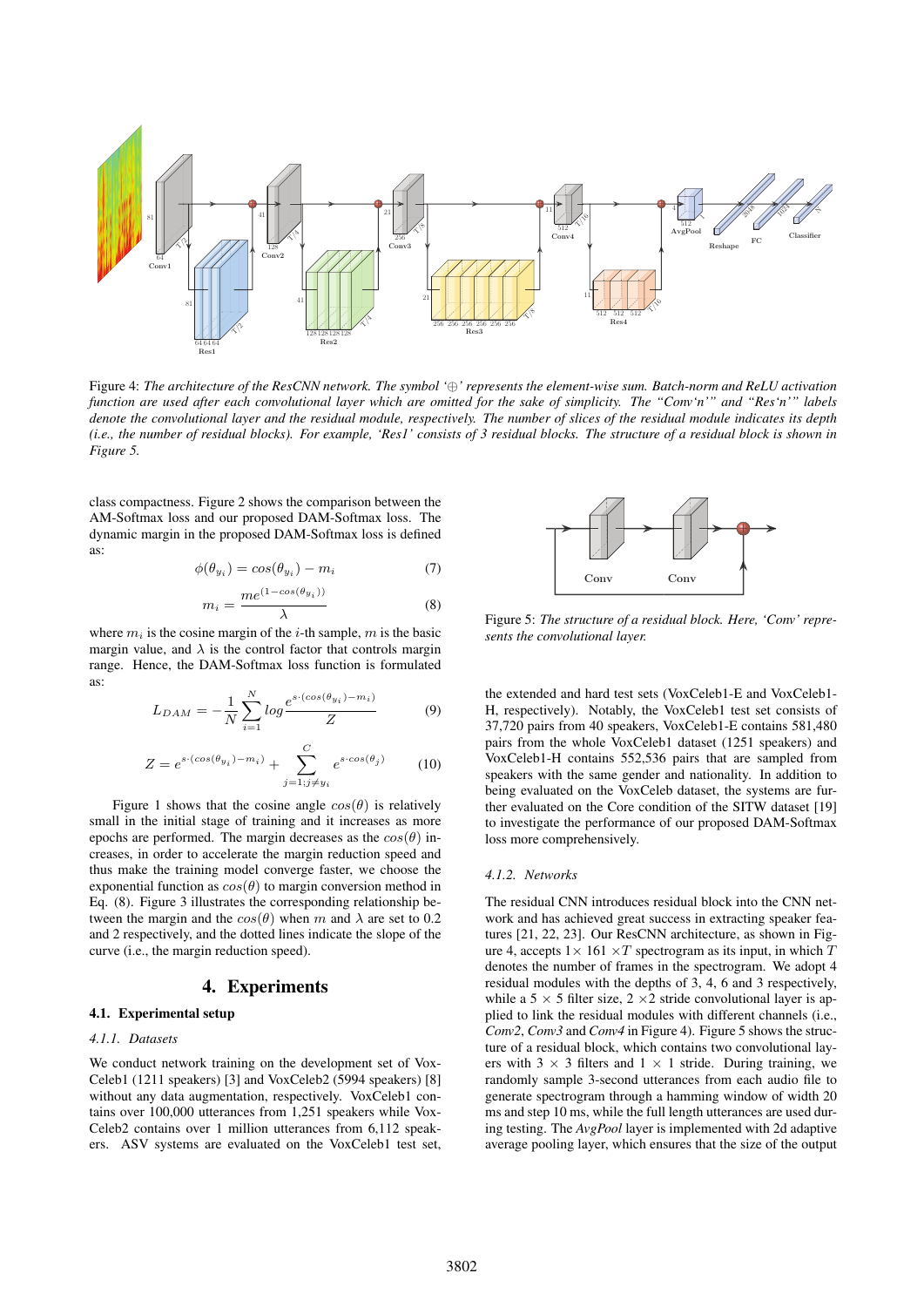|                    | Front-end model | Loss                  | Dims           | Training set              | $EER(\%)$ |
|--------------------|-----------------|-----------------------|----------------|---------------------------|-----------|
| VoxCeleb1 test set |                 |                       |                |                           |           |
| Nagrani et al. [3] | i-vector+PLDA   |                       | $\overline{a}$ | VoxCeleb1                 | 8.80      |
| Nagrani et al. [3] | VGG-M           | Softmax               | 1024           | VoxCeleb1                 | 10.20     |
| Cai et al. [21]    | ResNet-34       | $A-Softmax + PI$ DA   | 128            | VoxCeleb1                 | 4.46      |
| Our implementation | ResCNN          | AM-Softmax            | 1024           | VoxCeleb1                 | 4.65      |
| Proposed           | <b>ResCNN</b>   | DAM-Softmax           | 1024           | VoxCeleb1                 | 4.38      |
| Chung et al. [8]   | ResNet-34       | Softmax + Contrastive | 512            | VoxCeleb2                 | 5.04      |
| Chung et al. [8]   | ResNet-50       | Softmax + Contrastive | 512            | VoxCeleb2                 | 4.19      |
| Xie et al. $[7]$   | Thin ResNet-34  | Softmax               | 512            | VoxCeleb2                 | 3.22      |
| Our implementation | <b>ResCNN</b>   | AM-Softmax            | 1024           | VoxCeleb2                 | 2.08      |
| Proposed           | ResCNN          | DAM-Softmax           | 1024           | VoxCeleb2                 | 1.94      |
| VoxCeleb1-E        |                 |                       |                |                           |           |
| Chung et al. [8]   | ResNet-50       | Softmax + Contrastive | 512            | VoxCeleb2                 | 4.42      |
| Xie et al. $[7]$   | Thin ResNet-34  | Softmax               | 512            | $V_0x$ Celeb <sub>2</sub> | 3.24      |
| Our implementation | ResCNN          | AM-Softmax            | 1024           | VoxCeleb2                 | 2.28      |
| Proposed           | ResCNN          | DAM-Softmax           | 1024           | VoxCeleb2                 | 2.14      |
| VoxCeleb1-H        |                 |                       |                |                           |           |
| Chung et al. [8]   | ResNet-50       | Softmax + Contrastive | 512            | VoxCeleb2                 | 7.33      |
| Xie et al. $[7]$   | Thin ResNet-34  | Softmax               | 512            | VoxCeleb <sub>2</sub>     | 5.17      |
| Our implementation | <b>ResCNN</b>   | AM-Softmax            | 1024           | VoxCeleb2                 | 3.89      |
| Proposed           | <b>ResCNN</b>   | DAM-Softmax           | 1024           | VoxCeleb2                 | 3.70      |
| <b>SITW Core</b>   |                 |                       |                |                           |           |
| Our implementation | <b>ResCNN</b>   | AM-Softmax            | 1024           | VoxCeleb2                 | 3.96      |
| Proposed           | <b>ResCNN</b>   | DAM-Softmax           | 1024           | VoxCeleb2                 | 3.64      |

Table 1: *Speaker verification performance on the VoxCeleb1 test set, the extended and hard test sets (VoxCeleb1-E and VoxCeleb1-H, repsectively), and the evaluation set of SITW Core.*

embedding is the same when test utterances of different lengths are input into the network. The fully connected layer *FC* is employed to yield the 1024-dimensional speaker embedding, and N represents the number of speakers in the training set.

#### *4.1.3. Other Details*

The SGD optimizer with an initial learning rate of 0.1 is employed to optimize the training model. Mini-batch size is 64. We set  $m = 0.2$  and  $s = 30$  both for the AM-Softmax loss and DAM-Softmax loss, while the control factor is set to 2. The cosine similarity is used as the back-end scoring method.

## 4.2. Experimental results

Experimental results are shown in Table 1, where VoxCeleb1 and VoxCeleb2 refer to their development set, respectively. The proposed DAM-Softmax loss outperforms the AM-Softmax loss in both cases when the training set is VoxCeleb1 or Vox-Celeb2 due to the effectiveness of the dynamic margin. More specially, DAM-Softmax loss achieves a 5.8% relative reduction in EER compared with AM-Softmax loss when trained on the VoxCeleb1 and evaluated on the VoxCeleb1 test set, and when the training set is VoxCeleb2, DAM-Softmax loss achieves 6.7%, 6.1%, 4.9% and 8.1% relative reduction in EER compared with AM-Softmax loss when evaluated on the Vox-Celeb1 test set, VoxCeleb1-E, VoxCeleb1-H and SITW Core respectively. The results reinforce the idea that dynamically setting the margin for each training sample commensurate with the cosine angle of that sample is more reasonable than using a constant margin shared by all training samples.

In addition, we observe that the performance of our proposed DAM-Softmax loss shows a significant improvement compared with the current state-of-the-art trained on the Vox-Celeb2 and evaluated on the VoxCeleb1 test set, VoxCeleb1-E and VoxCeleb1-H (1.94%, 2.14%, and 3.70% in EER, respectively). To the best of our knowledge, our results compare favorably to those reported earlier using the same training and test set.

# 5. Conclusions

In this paper, we proposed a DAM-Softmax loss as an extension to the AM-Softmax loss. In the proposed DAM-Softmax loss, the margin of each training sample dynamically changes during training. This is different from the AM-Softmax loss which uses a constant margin for all training samples. We validated the performance of our method with the ResCNN architecture on the VoxCeleb and SITW datasets. Experimental results show that our proposed DAM-Softmax loss achieves better performance than AM-Softmax loss. Moreover, our results compare favorably to the current state-of-the-art results on the same training and test data.

# 6. Acknowledgements

This work was supported in part by JSPS KAKENHI Grant (20K11883), the National Natural Science Foundation of China under Grant 61771333, the Tianjin Municipal Science and Technology Project under Grant 18ZXZNGX00330.